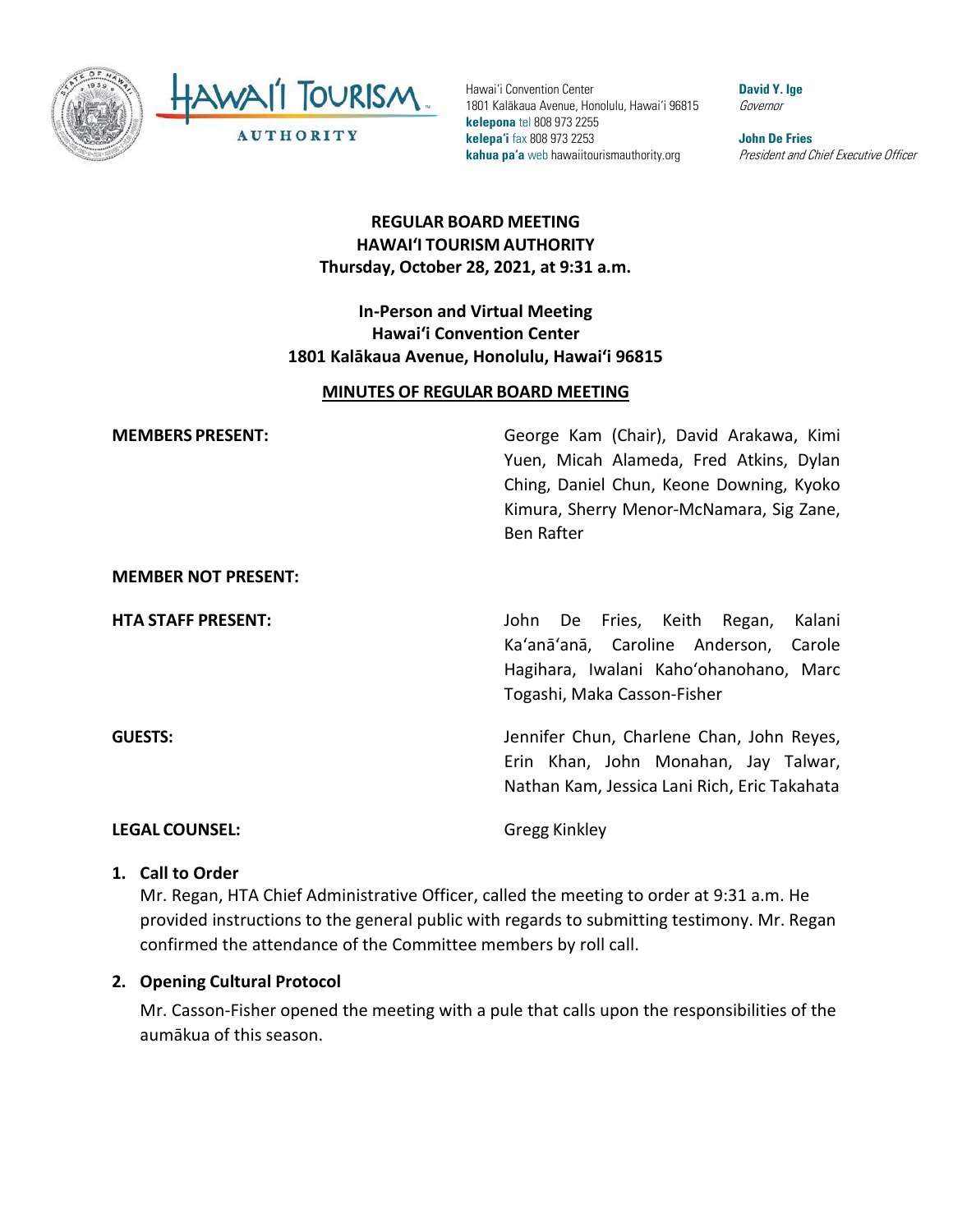#### **3. Approval of Minutes of the September 30, 2021, Board Meeting**

Chair Kam requested a motion to approve the noted changes from \$464 million to \$64 million in the minutes of the September 30th, 2021, board meeting. The motion was seconded by Ms. Yuen. Mr. Regan confirmed the votes through roll call, and it was unanimously approved.

## **4. Report of Permitted Interactions at an Informational Meeting or Presentation Not Organized by the Under HRS section 92-2.5(c)**

Chair Kam requested a motion. The motion was seconded by Mr. Ching. Mr. Regan confirmed the votes through roll call, and it was unanimously approved.

#### **5. Presentation, Discussion and Action on HTA's Financial Report for September 2021**

Mr. Regan thanked the finance team. He mentioned that moving forward, the use of the American rescue plan act funds, the ARPA monies, that a significant amount of time and resources will be dedicated to monitoring reporting on the expenditure of those funds.

Mr. Togashi reported that as of September 30th, there is \$64.3 million in cash and investments, which represents a \$3.1 million decrease from the August financials. \$5 million is reserved as the Emergency Fund. Approximately \$56.6 million is encumbered to contracts. \$2.7 million remaining is unencumbered. He noted that the Tourism Special Fund is set to sunset on January 1st, 2022, upon which all unencumbered funds will be remitted to the State's General Fund and the \$5 million Emergency Fund will remain as HTA's reserve. He reported that the Board has approved approximately \$35 million for the Tourism Federal Fund, of which \$3.2 million has been encumbered for payroll. He spoke about a table in the Executive Summary that shows the four levels of approval that are required to expend funds and the status at each level.

He reported that the Convention Center Enterprise Special Fund has \$47.7 million in cash, which is an \$11 million increase from August due to the \$11 million in TAT that was received. \$35.9 million is encumbered toward contracts and the remaining \$11.8 million of unencumbered funds will include future deposits of Convention Center revenue. He reported that at the beginning of the fiscal year the CCESF had reserves of \$870,000 which they anticipate increasing to about \$16.8 million by the end of the fiscal year.

Ms. Kimura asked if, in the 2022 budget breakdown, they could breakdown the 85% branding to four pillars.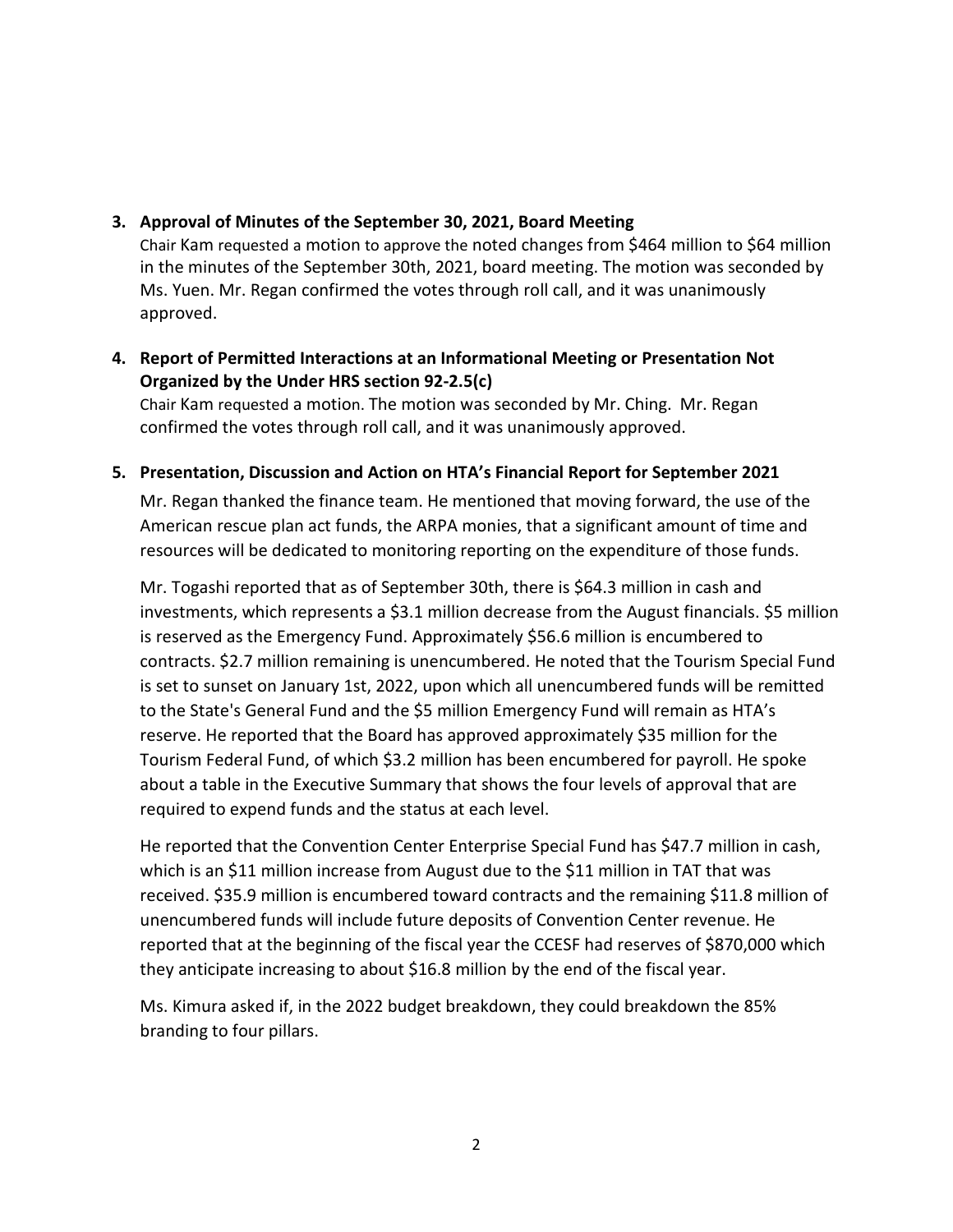Mr. Togashi stated that they have \$8.6 million approved by the Board so far that includes \$100,000 of cruise consulting costs, \$22.5 million dedicated for the U.S. major market area RFP, \$4.5 million related to MCI, and about \$1.5 million remaining for support costs.

Mr. Ka'anā'anā stated that most of the support for Hawaiian culture, natural resources and community had already been funded out of the FY 2021 budget and the allocation is in branding for the 2022 budget because the majority is the U.S. MMA RFP at \$22.5 million.

Chair Kam asked for a motion to approve the September budget.

Mr. Arakawa made a motion, and it was seconded by Ms. Yuen. Mr. Regan confirmed the votes through roll call, and it was unanimously approved.

## **6. Report of the Chief Executive Officer/Chief Administrative Officer/Chief Brand Officer Relating to Staff's Implementation of HTA's Programs During September 2021**

Mr. De Fries reported that the Public Affairs Officer, Mr. Gionson, will start on November  $1<sup>st</sup>$ , 2021 and gave background information on his career to date. He spoke about a threeday visit to Maui with the Senate Ways and Means Committee and the creation of a tourism working group within HBR headed by Bob Harrison.

Mr. Regan reported that Ms. Ariana Kwan has accepted a job within DBEDT and will be leaving on Friday and he recognized her as a valuable asset to the organization. He reported that a lot of focus has been placed on human resource related activities throughout the month of September for the change management plan.

Mr. Ka'anā'anā introduced two new staff to the brand team, Todd Toguchi, the new Administrative Assistant and Iwalani Ku'ali'i Kaho'ohanohano, the new Senior Brand Manager.

**7. Discussion Related to 1). DLNR Reservation System; 2). Senate Ways and Means (WAM) Committee in Maui Meeting (October 18, 2021); 3a). Hospitality Industry Update – Kaua'i County (October 20, 2021); 3b). Hospitality Industry Update – City and County of Honolulu (October 25, 2021); 4). HTA Advisory Group Initial Meeting (October 29, 2021); 5). UHERO Blog Post Entitled (October 13, 2021)** *"Hawaii Needs to Focus on Good Governance in Managing Tourism"*

Mr. De Fries spoke about the webinar that took place at the Convention Center on October  $1<sup>st</sup>$ , 2021. He stated that it would help people gain knowledge on the use of federal funds and how it will affect HTA moving forward, the DMAP programs in each of the counties and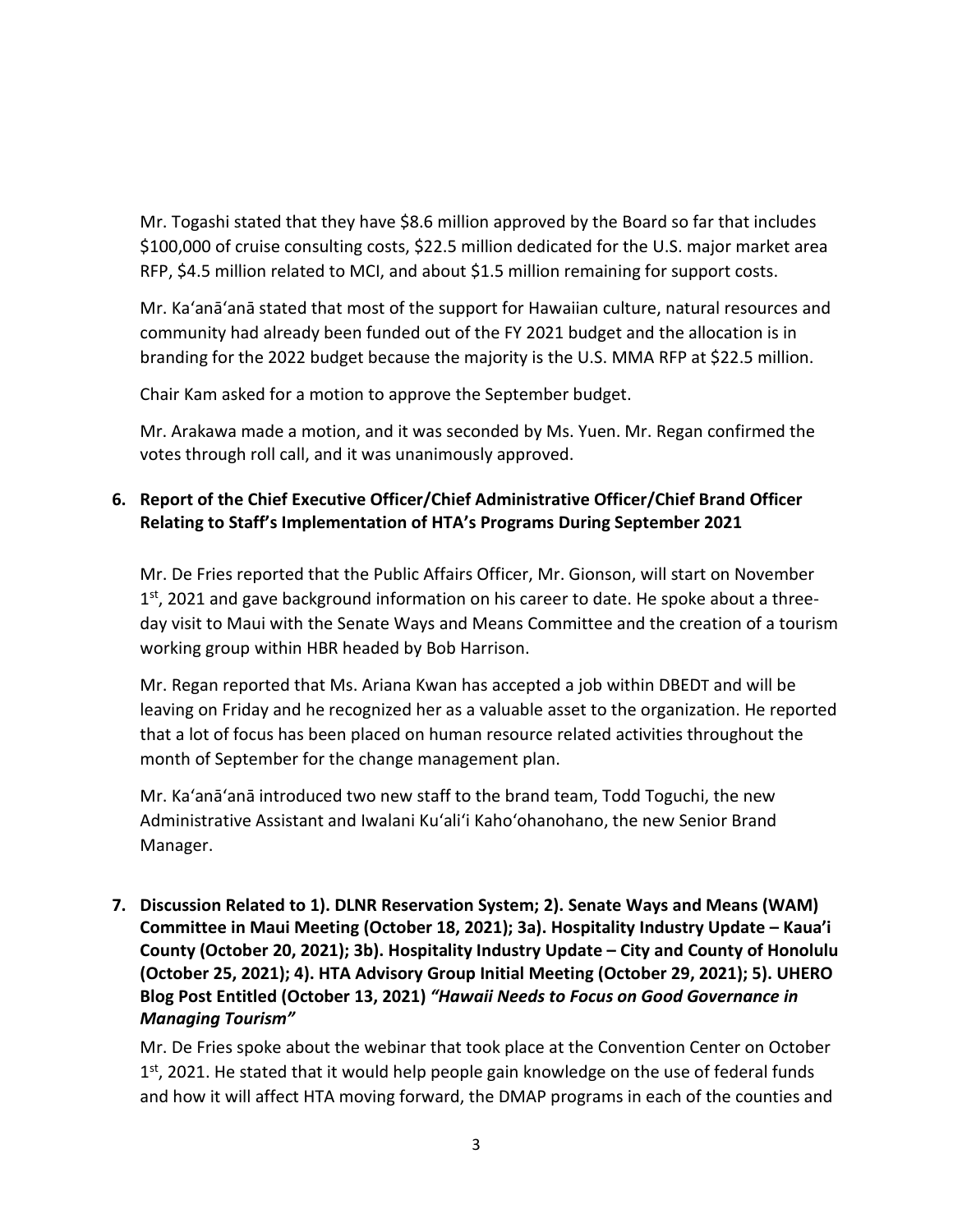brand marketing plans. He stated that the feedback from the webinar is coming from the airline industry senior executives, hotel marketing senior executives, communities, heads of neighborhood boards and native Hawaiian organization, indicating how the community and the industry work together as a seamless system.

On the topic of the importance of educating visitors Mr. Ka'anā'anā reported that visitors were aware of tourism activities, 92%, and aware of local government mandates, 98%.

He spoke about opening restaurant capacity and other attractions to vaccinated guests and modifying the safe travels program to align with the new federal guidance.

Mr. De Fries mentioned that the mayor made an announcement regarding the lifting of restrictions that there is a 71% vaccination rate as well as vaccinations for children becoming available.

Mr. Ching mentioned that restaurants were at a point where they were at 100% capacity, but six-foot distancing, which in essence is 50% capacity and that the lifting of restrictions is good news for the industries it applies to. He mentioned how safe access, protocols and vaccinations have helped contain the coronavirus and that circumstances are improving.

Mr. Atkins mentioned that, whether 75% or 100% capacity is allowed for the restaurants, it's not going to happen overnight because of the labor shortage, staff needs to be brought in and trained, which he hopes is taken into consideration.

Mr. Alameda complimented the upgrades to the airport.

Mr. Atkins spoke about his encouragement towards the CEO taking time for meetings regarding the legislature.

Mr. De Fries spoke on the various meetings regarding the legislature, specifically the trip to Maui where the strategic plan regarding the DMAP's was spoken about and collaboration among departments was emphasized on day one. He noted that he believes they are succeeding with the actionable items because every one of the mayors has taken ownership of DMAPS and made it a priority.

He mentioned that on the evening of day one they went through the Maui technology part where emphasis was placed on the diversification of the economy and the technology sector and the importance of the presence of the supercomputer.

He reported that they were briefed by the air force and then we went into the Pacific Disaster Center where they begin to understand how important that center is and how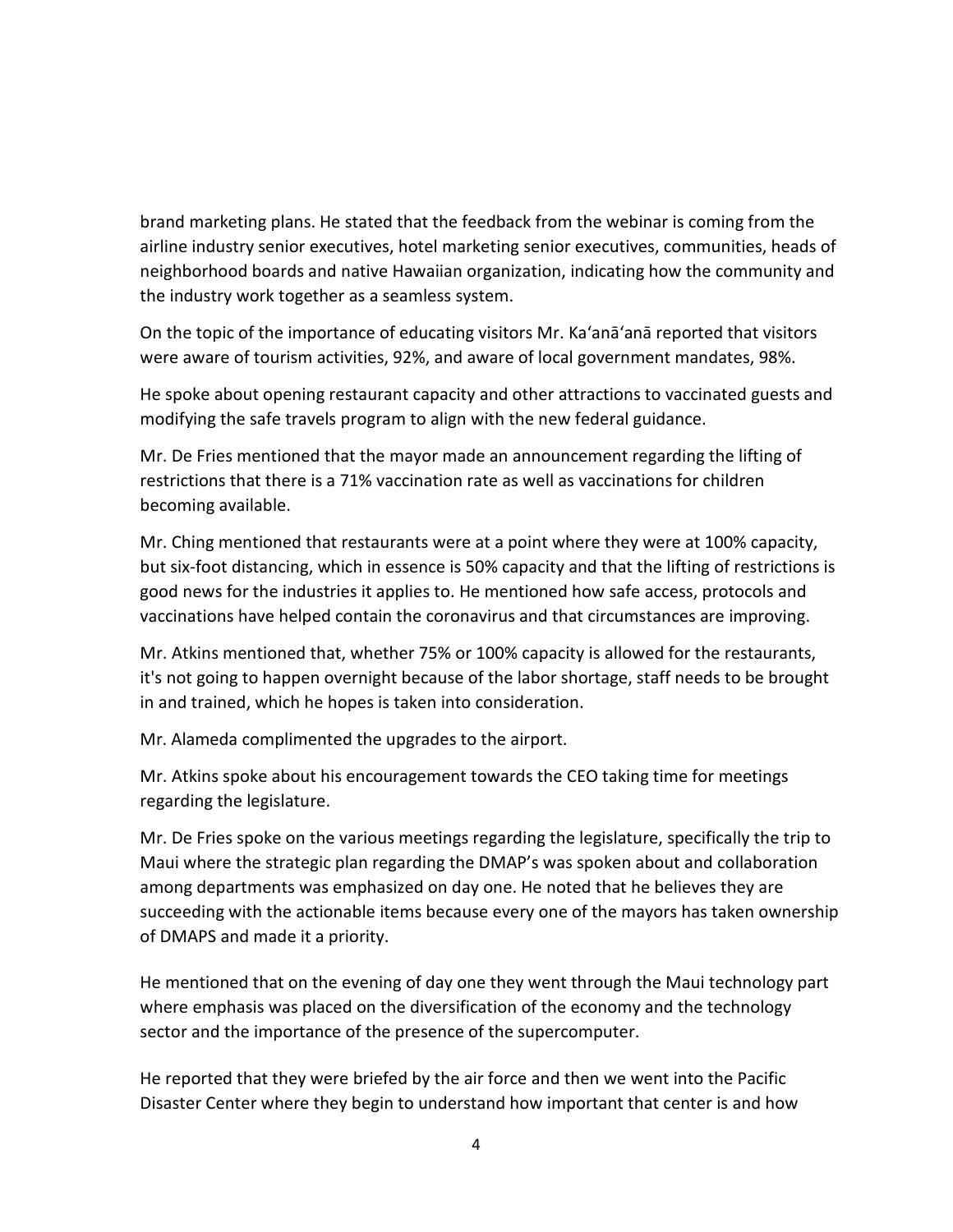important it is to have that kind of advanced warning system for the safety and security of their own residents as well as a visitor population.

He stated that the next morning they had to watch a film called The Wisdom of Trauma on their way to Hana where there was a panel that presented on alternative learning pathways that have been designed and implemented within the Department of Education. He mentioned that they visited farms and value-added agricultural products and HTA was called upon to find ways in which to help the local farmers move products both locally and globally through their systems. He emphasized the importance of sensitivity towards the community with regards to tourism.

Ms. Kimura spoke about the fact that Maui has the greatest number of vacation rentals, approximately 9,000, and that there is a need to eliminate the illegal ones.

Mr. Ka'anā'anā stated that marketing funds go beyond paid media, marketing is about educating the travel agents and wholesalers and all the other people that are involved in the industry that become extensions of HTA and help to educate visitors before they arrive.

Mr. De Fries asked Mr. Ka'anā'anā to give an update on the field and reservation system.

Mr. Ka'anā'anā stated that at the meeting on October 15th with DLNR and members of the Senate, DLNR identified 10 parks that they felt were appropriate for a reservation system, and what HTA would build on their end is something similar to a channel manager that connects to the existing systems of other partners, so they could provide a platform for educating visitors on the branding content, safety information and natural and cultural history background of the sites all them in one central unified place.

He stated that he would be presenting to TIG group on Maui on Friday to discuss a parks reservation system for their country parks.

Mr. Regan reported that a total of 55 people attended the hospitality industry update meeting on 20 October where the mayor shared a lot of insight in terms of his support for the visitor industry as well as his desire to protect the community as part of that process. He stated that on the 25 October they had a meeting with Mayor Blangiardi where 122 individuals attend, and he was able to provide some insight as to his announcement.

He spoke about the statute with regards to the development or the creation of an Advisory Group that may be created by the Hawai'i Tourism Authority. He said they reached out to those listed in the statute and the first meeting is going to be going to be held on 29 October from 2:30 to 3:30. He stated that it will to be an opportunity for them to share with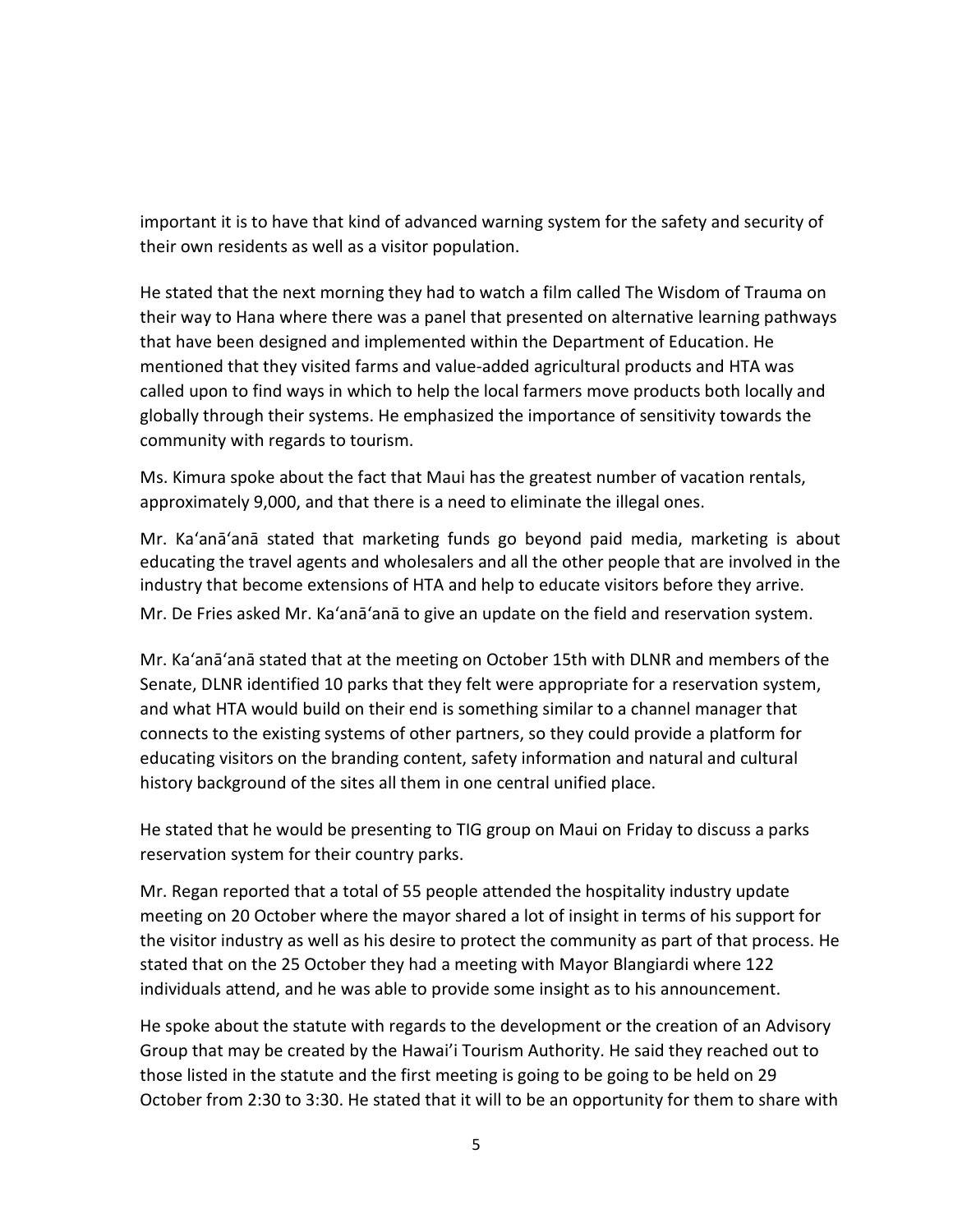those directors a high-level overview of their strategic plan including the six Destination Management Action Plans. He reported that the goal is to establish whether synergies can exist and to ensure that they design a framework that will allow them to address and implement the over 150 actions and sub actions that are contained within the Destination Management Action Plans.

Ms. Kimura stated that during the one meeting the idea of reestablishing the tourism liaison at a state cabinet level came up and the mayor was in support of it, but they had not said anything.

Mr. Chun commented on the Advisory Council or Committee bringing together different people within state governments and then having HTA sort of be the convener because that's what they are, and the cabinet level tourism liaison position was.

Mr. De Fries spoke about the blog post entitled 'Hawai'i needs to focus on Developing Good Governance in Managing Tourism" that received coverage in media, and he mentioned that yesterday they had a chance to meet. He stated that the concern that was expressed is having another layer of governance and that the staff currently enjoys a governance structure that is accountable to the 12 board members that all went through Senate confirmation.

Mr. Arakawa stated that the key message that he took away from the meeting was that they were looking for a model to ensure that this type of governance and working together with departments is part of the law or part of legal authority so that what they are doing right now continues.

Mr. Ka'anā'anā stated that they feel there needs to be a longer framework for institutionalizing the governance model moving forward. He mentioned that he challenged the fact that there was no governance model.

Mr. Regan mentioned that, rather than create this additional layer of bureaucracy, instead enhance and strengthen 201B because it is a very effective statute.

### **8. Update on HTA's Implementation of Change Management Plan**

Mr. De Fries highlighted that Governor AGA, on September 21, signed off on the use of the article budget so Mr. Regan and his team have been working with Budget and Finance to submit the necessary forms to begin encumbering and expending the funds.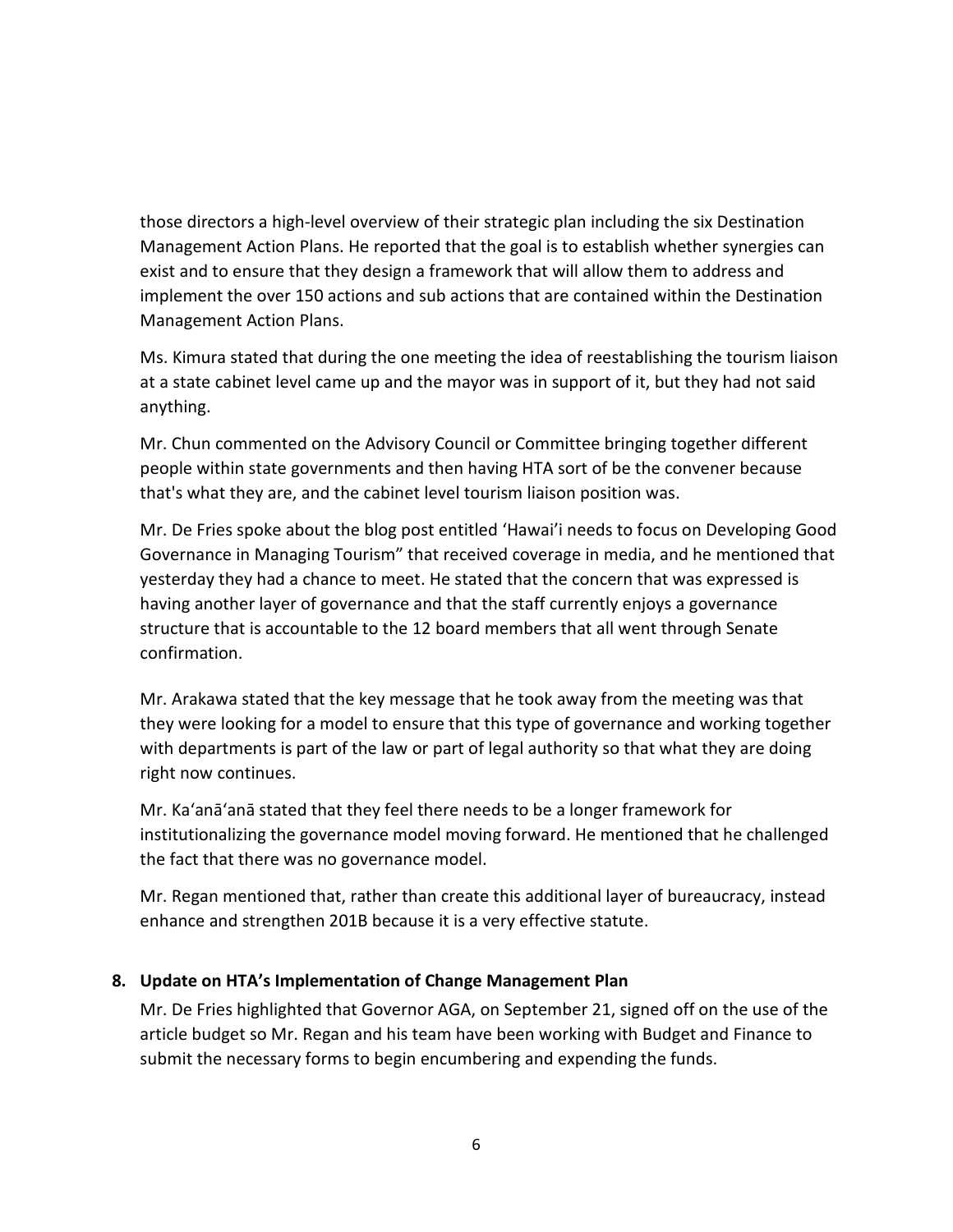He reported that for a total of 14 out of 25 positions requiring varying degrees of redistribution in their job positions, realignments have been completed and recruiting is ongoing and that a review and revision of policies and procedures is in motion.

## **9. Presentation, Discussion and Action on Draft Revised Bylaws of the Hawai'i Tourism Authority**

Mr. Arakawa asked to make a motion to send both new versions of the Code of Conduct to the administration committee and vote on them in the next meeting.

Chair Kam stated that they have been working on revising the bylaws and they think it best to refer it back to the administrative committee to get it finalized and then presented to the members.

He stated that what Mr. Arakawa is recommending is they vote on item number 9 and 10 and the revised committee assignments at the next board meeting, he asked for a motion.

Chair Kam requested a motion. The motion was seconded by Mr. Alameda. Mr. Regan confirmed the votes through roll call, and it was unanimously approved.

### **10. Presentation, Discussion and Action on Draft Policy #100-03 Code of Conduct Policy**

Mr. Arakawa motioned that this item is given to the administrative committee for revision to be updated and approved at the next board meeting**.** 

## **11. Presentation of Hawai'i Tourism Authority's Visitor Satisfaction & Activity Report (VSAT) Special COVID Survey**

Ms. Chun stated that this is the fourth round of this COVID study, and it is the last one for the contract. She handed over to Mr. Pettinger from anthology research group to do the presentation.

Mr. Pettinger handed over to Ms. Ankersmit to start with an introduction and methodology for how the study was conducted.

Ms. Ankersmit stated that the survey conducted from October 14<sup>th</sup> to October 20<sup>th</sup> and all of the respondents in the study were in Hawai'i from October  $1<sup>st</sup>$  to October  $5<sup>th</sup>$ , 2021. She reported that they completed 263 surveys from the U.S. West and 262 from the U.S. East and when looking at the total overall the margin is a little over 4%, which means there is a 95% level of confidence that the results wouldn't change by more than about 4%.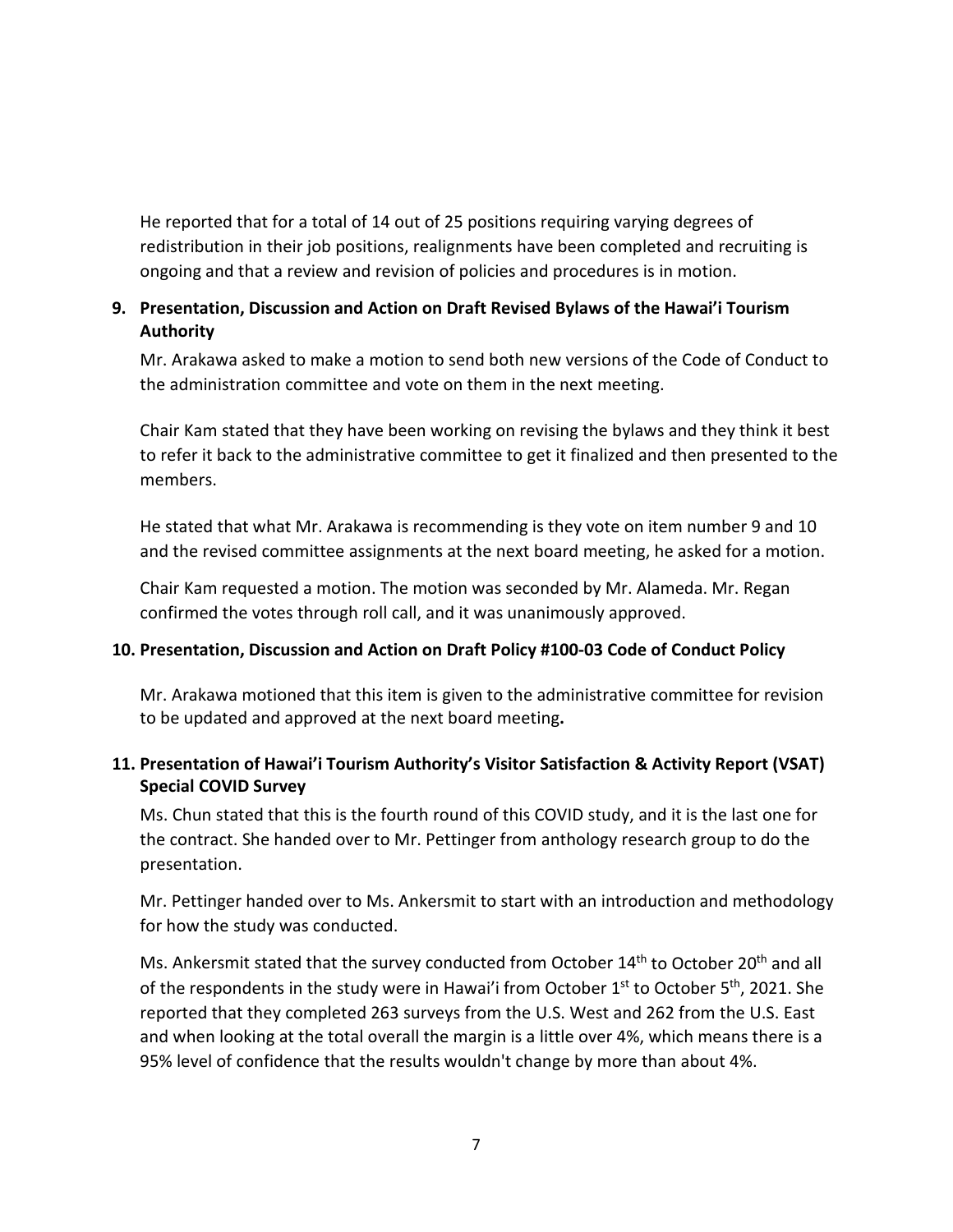Mr. Pettinger stated that the arrival experience started with testing protocols. He reported that the first question asked was did visitors who are not fully vaccinated understand that protocols were in place and required, the result of which was 9% said that they were not aware.

He reported that about 1 in 7 visitors, 14% from the U.S. West and 13% from the U.S. East expressed some level of difficulty during the pretesting process, whether that was getting a test, reporting on the test or something else.

He stated that many of the comments related to the Safe Travels website were about issues with reporting for dependence children, especially issues with directions and understanding the process overall and interacting with the website and then just various technology issues with getting logged out.

He reported that 15% mentioned the airport, COVID screening or doing the testing at the airport and some of the challenges that they had there and there were other comments about the window of 72 hours for test results being unreasonable or difficulty finding trusted partners.

He reported that 92% were aware before coming to Hawai'i that there would be some limitations in areas including restaurants, bars, gyms, and other attractions which is important because it directly impacts their level of satisfaction and their ability to do what they expected to do coming to the State.

He stated that almost everyone coming to Hawai'i in October was aware that there are government mandates for social distancing, masks wearing and other things.

70% said that they would not have changed anything about postponing their trip or otherwise rescheduling but 30% of 44 people said they would have.

Ms. Ankersmit reported that satisfaction has remained relatively stable over the course of this whole year with just a minor dip in, 80% to 76% and that they had a few people complaining about the capacity available at the restaurants and attractions.

Ms. Ankersmit stated that, looking at the comparison of before the pandemic and now, U.S. West in 2019 had 9,990 people compared to 263 now and the U.S. West and East have gone down 9%.

She stated that in June they had only 64% who said they were very likely to recommend a trip to Hawai'i in the next six months, whereas now it went back up to 74%.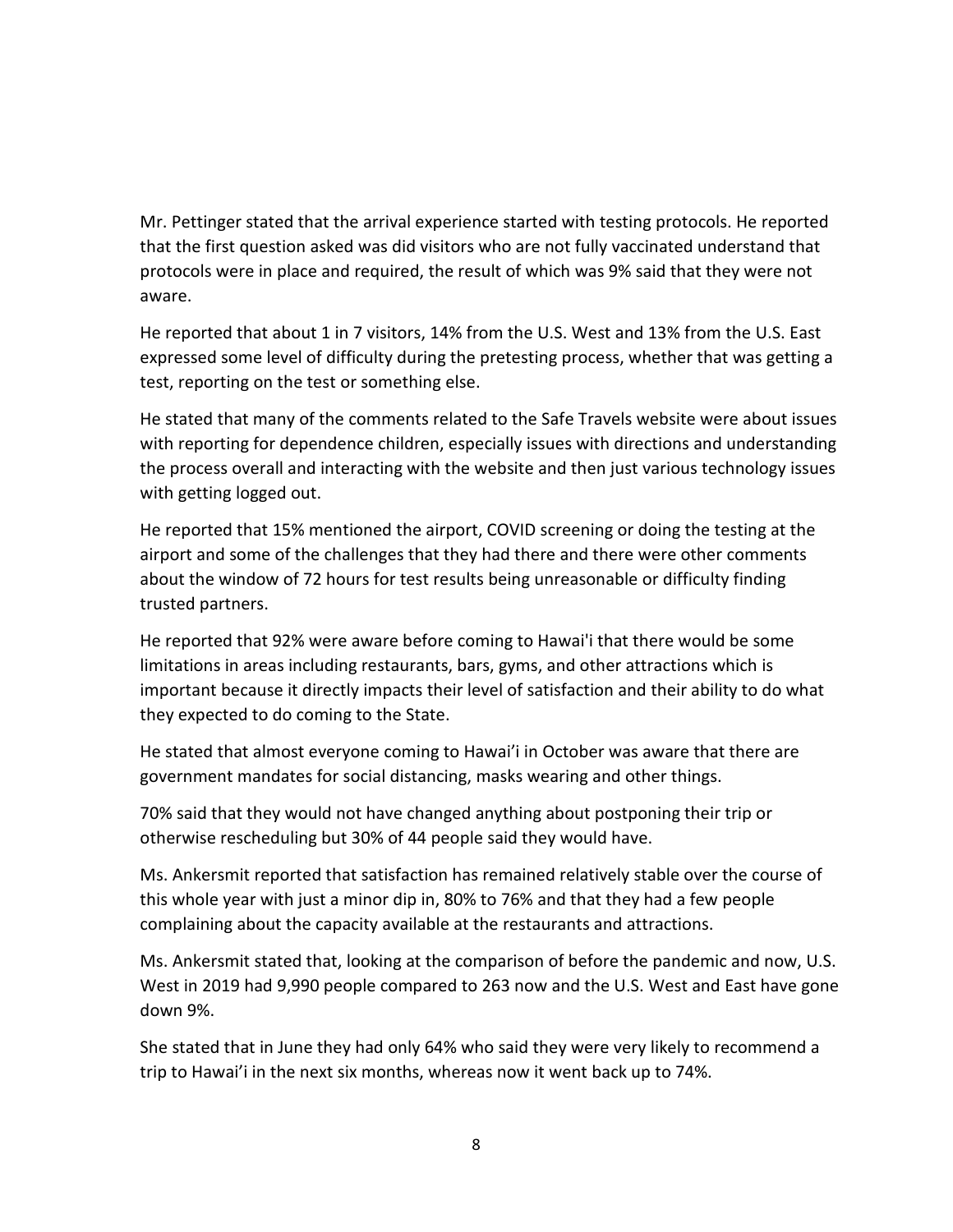Mr. Pettinger stated a full 90% of visitors would recommend visiting Hawaii in the next six months.

Ms. Ankersmit stated that 8.0 would be a perfect score and most people gave somewhere between a 6 and 8.

Mr. Pettinger reported that about 60% of the respondents identified as repeat visitors that they'd come to Hawai'i before. 13% said that this trip was a lot more enjoyable than their pre pandemic trip, 18% said somewhat more enjoyable so a little over 30% say that it was a little more enjoyable this time, 32% said that there was no difference between the two trips and 38% of visitors identifying somewhat less or much less enjoyable in comparison to their pre pandemic visit. He said there was a 14% difference in overall satisfaction between the two trips with 81% now being satisfied with their current trip, which are excellent scores, 40% of visitors said this current trip exceeded their expectations, mainly visitors under 35 and first-time visitors, for 50%, it met their expectations, and about 9% said that they left disappointed. He stated that 90% of visitors did all or most of the things that they had planned to do, only 2% said that they were not able to do any of their planned activities. He stated that these results were largely due to restrictions and limitations due to covid.

He reported that 70% said they will visit Hawai'i again regardless of COVID, 18% say that they would visit again when the pandemic is over and the COVID related mandates and restrictions are removed, 8% say that they just have no plans to return to Hawai'i ever again, primarily visitors from U.S. East who have a long distance to travel.

Ms. Ankersmit stated that 1 in 5 said that Hawai'i's relatively low rate of COVID infections was a factor in choosing to come for another quarter and 35% said it had no bearing whatsoever. She reported that nearly everybody was fully vaccinated, only 5% will not get vaccinated. She said for 2 out of 3 the vaccination status had no impact on their trip planning, but another third did wait until the vaccine exemption was in place before they came.

She reported that, of 96 people, over 90% found information on COVID-19 guidelines on the Safe Travels website and 1 in 5 said they had issues with the website, 8 out of 10 said they had no problems, 40% said it was confusing.

Mr. Arakawa reported that 61% of the visitors who responded to the survey indicated business and not their first visit to the islands, 39% said it was their first visit.

Mr. Ka'anā'anā stated that they are seeing a lot more first-time visitors, a year to date it's up 5.7% and in September it was up 34.3%.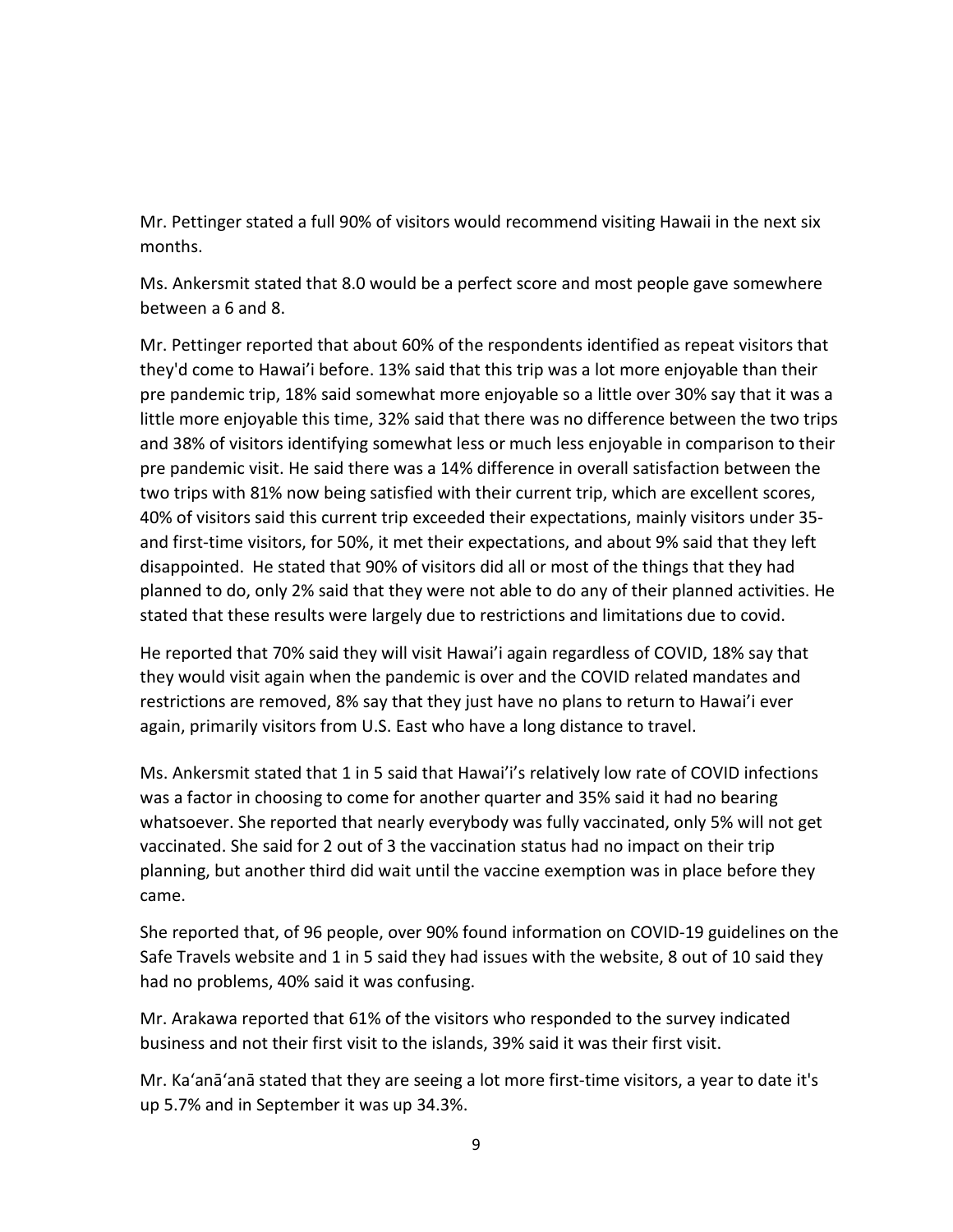### **12. Presentation and Discussion of Current Market Insights and Conditions in Hawai'i and Key Major Hawai'i Tourism Markets**

Ms. Chun reported that, looking at September compared to 2019, there is an overall increase in expenditures from the U.S. West and U.S. East, but not necessarily the other markets and per person per day spending is higher across the State.

She said there are decreased visitor arrivals compared to 2019, but tremendously higher than 2020 and with regards to TAT collections \$61.3 million was collected in September of 2021 and FY2022 preliminary collections were \$195.5 million, which is up 1300% over last fiscal year. She stated that they collected \$61.2 million in August of 2019.

She said that occupancy is lower than 2019 levels for hotels and vacation rentals, and people are mostly staying in hotels. She stated that visitors coming in September of 2021 are mostly coming for vacation and listed the most popular points of interest. Ms. Chun reported that overall unemployment for the state was 6.4% in September, accommodations has increased 232% and food service and drinking places have increased 47.6% in terms of jobs. She stated that, looking at travel sentiment, 42% of people are planning a vacation in the U.S., 42% of companies are planning to resume domestic business travel, 82% of people say they are ready to travel and 86% have travel plans within the next six months and cancellations and rebooking of trips is reducing.

Mr. Alameda mentioned a lack of respect to Hawai'i National Volcano Park.

## **13. Presentation and Discussion on the Fiscal Year 2022 Budget of the Hawai'i Tourism Authority**

Mr. Regan mentioned almost \$35 million of the \$60 million has already been approved by the board through interim proposed budgets which leaves approximately \$25 million that they have worked to allocate and to propose as part of the FY2022 budget.

Mr. Ka'anā'anā, Chief Brand Officer, spoke about the high-level budget items.

One of them is a continuation of the Kukulu Ola and Aloha ʻĀina Program, which under 201B is a shell and the other amount is for Fest pack, planning continues with the festival to be hosted in June of 2024. He stated that many of the interpretive signs across the state are in disrepair and recommended using QR codes which is included in the natural resources section. He stated that the other one I would call out is the VIP program, the visitor impact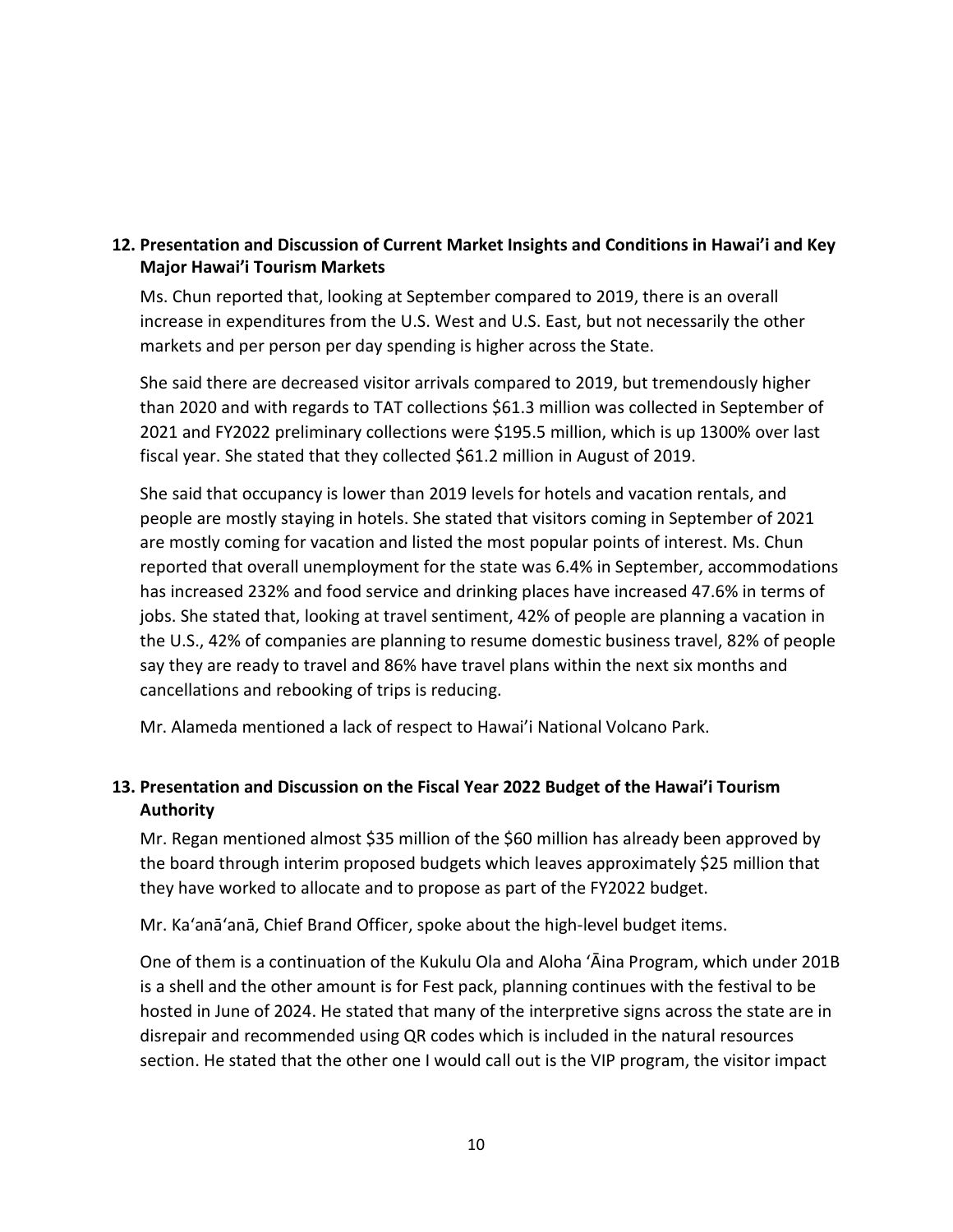program which helps to measure consumption around water waste and energy at the hotel partners and event partners.

The other one is a new series called the Hawai'i Wahi Pana series which helps to further educate visitors about natural resources and about those who are caring for them.

He stated that most of the sports line item is the PGA commitment that was already approved by the board, as well as \$1.5 million for an RFP for a major sporting event.

He stated that, with regards to community, a lot of the DMAP implementation money has already been encumbered as part of fiscal 2021 funds so they also added some funding pursuant to workforce development as well as a line of about \$500,000 for community product development and capacity building.

He stated that, in branding there is a small business support program as part of this recovery phase and promoting local businesses and tourism related businesses as well as rebranding of the Hawai'i islands.

He stated that there is a line for consulting services for destination management technology services for leveraging technology to make sure they are positioned for the future.

He reported the biggest single line item represents \$10 million to position them to create a digital ecosystem where they can follow that visitor through their entire travel journey and leverage technology to improve the visitor satisfaction and be able to contact and communicate with their visitors.

Ms. Anderson stated that roughly around \$2 million is for activities such as hotspot mitigation, community engagement, meetings, and forum, program evaluation, events evaluation, development of dashboards, tracking of different programs, planning tools, and assessments to help with destination analysis and also to communicate, information to the public, and a new program it's called the community tourism collaborative.

Mr. Regan mentioned that from a safety and security standpoint there are the visitor assistance programs, funding to support crisis, safety and security funding. He stated that, in terms of administrative, governance and organization wide costs, there is payroll, operating funds, leases and board costs.

Mr. Ka'anā'anā emphasized the importance of branding.